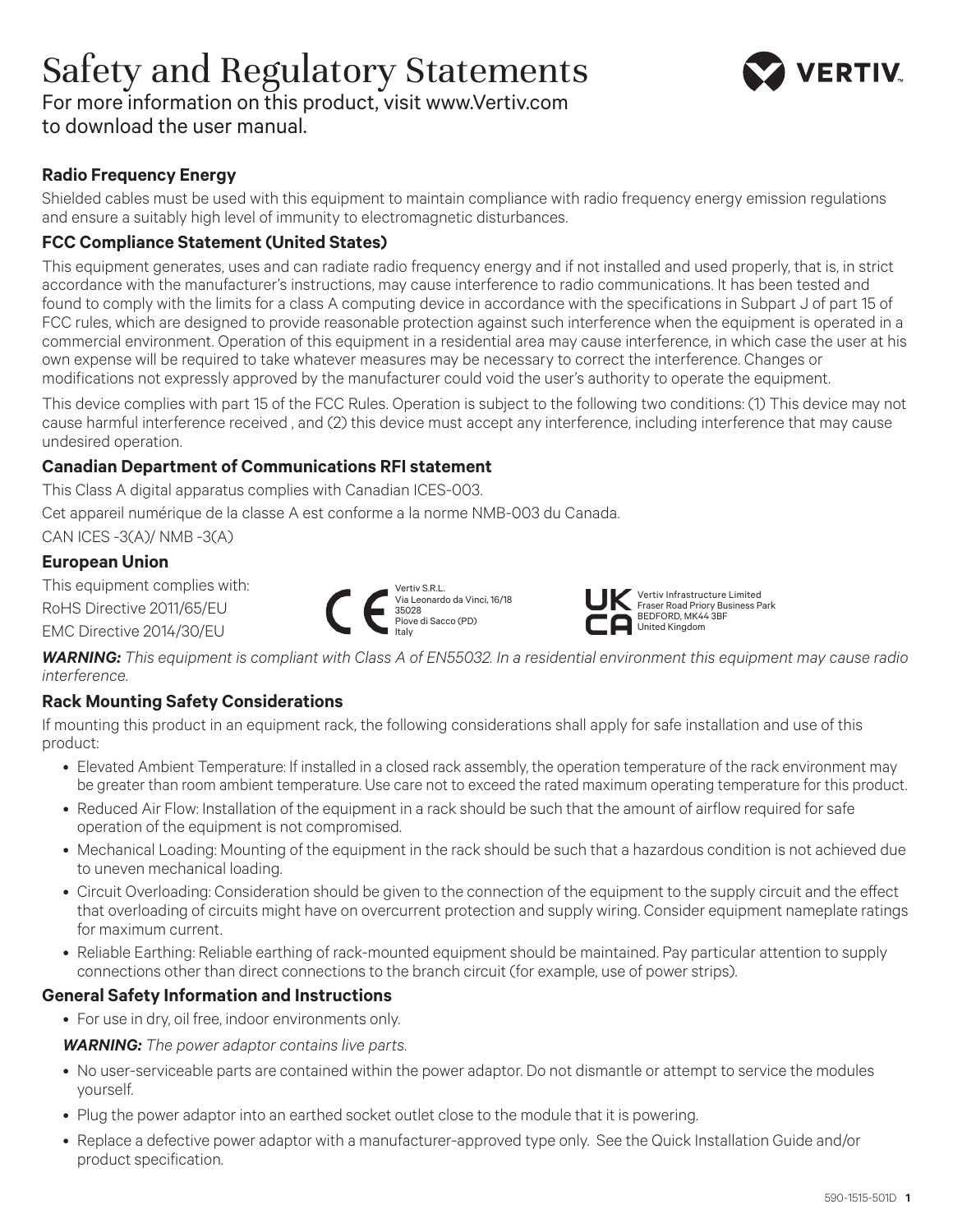## Safety and Regulatory Statements



For more information on this product, visit www.Vertiv.com to download the user manual.

- Do not use the power adaptor if the power adaptor case becomes damaged, cracked or broken, or if you suspect that it is not operating properly.
- Do not attempt to service the unit yourself.
- Not suitable for use in hazardous or explosive environments or next to highly flammable materials.
- If you use a power extension cord with the units, make sure the total ampere rating of the devices plugged into the extension cord does not exceed the cord's ampere rating. Also, make sure that the total ampere rating of all the devices plugged into the wall outlet does not exceed the wall outlet's ampere rating.
- The power adaptor can get warm in operation; do not situate it in an enclosed space without any ventilation.

## **Vertiv™ Avocent® HMX High Performance KVM Extender System ONLY**

### *IMPORTANT: Allow space for airflow.*

EXTENDERS ONLY - The extenders and their power supplies generate heat when in operation and will become warm to the touch. Do not place them in locations where air cannot circulate to cool the equipment. When mounting units within a rack chassis, allow a 1/3 U space (1.5 cm) between rows of devices.



*NOTE: Do not operate the equipment in ambient temperatures exceeding 40*˚*C. Do not place the products in contact with equipment whose surface temperature exceeds 40*˚*C.*

## **Vertiv™ Avocent® HMX Advanced Manager Software Server and Vertiv™ Avocent® HMX6500 High Performance KVM Receiver ONLY**

### **Lithium Battery**

*CAUTION: This product contains a lithium battery which must be disposed of in the correct manner. Risk of explosion if the battery is replaced by an incorrect type of battery:*

- *• If the lithium battery needs to be changed, you must return the product to your nearest Vertiv dealer. The battery must be replaced by an authorized Vertivdealer.*
- *• Once the product has come to the end of its useful life, the lithium battery must be removed as part of the decommissioning process and recycled in strict accordance with the regulations stipulated by your local authority. Advice on battery removal can be provided on request by Vertiv.*

## **Vertiv™ Avocent® LongView™ High Performance KVM Extender System ONLY**

### **Safety Information and Instructions**

- Do not use this product to link between buildings.
- Ensure that all twisted pair interconnect cables are installed in compliance with all applicable wiring regulations.
- Do not connect CATx link interfaces (RJ45 style connectors) to any other equipment, particularly network or telecommunications equipment.
- The units do not provide ground isolation and should not be used for any applications that require ground isolation or galvanic isolation.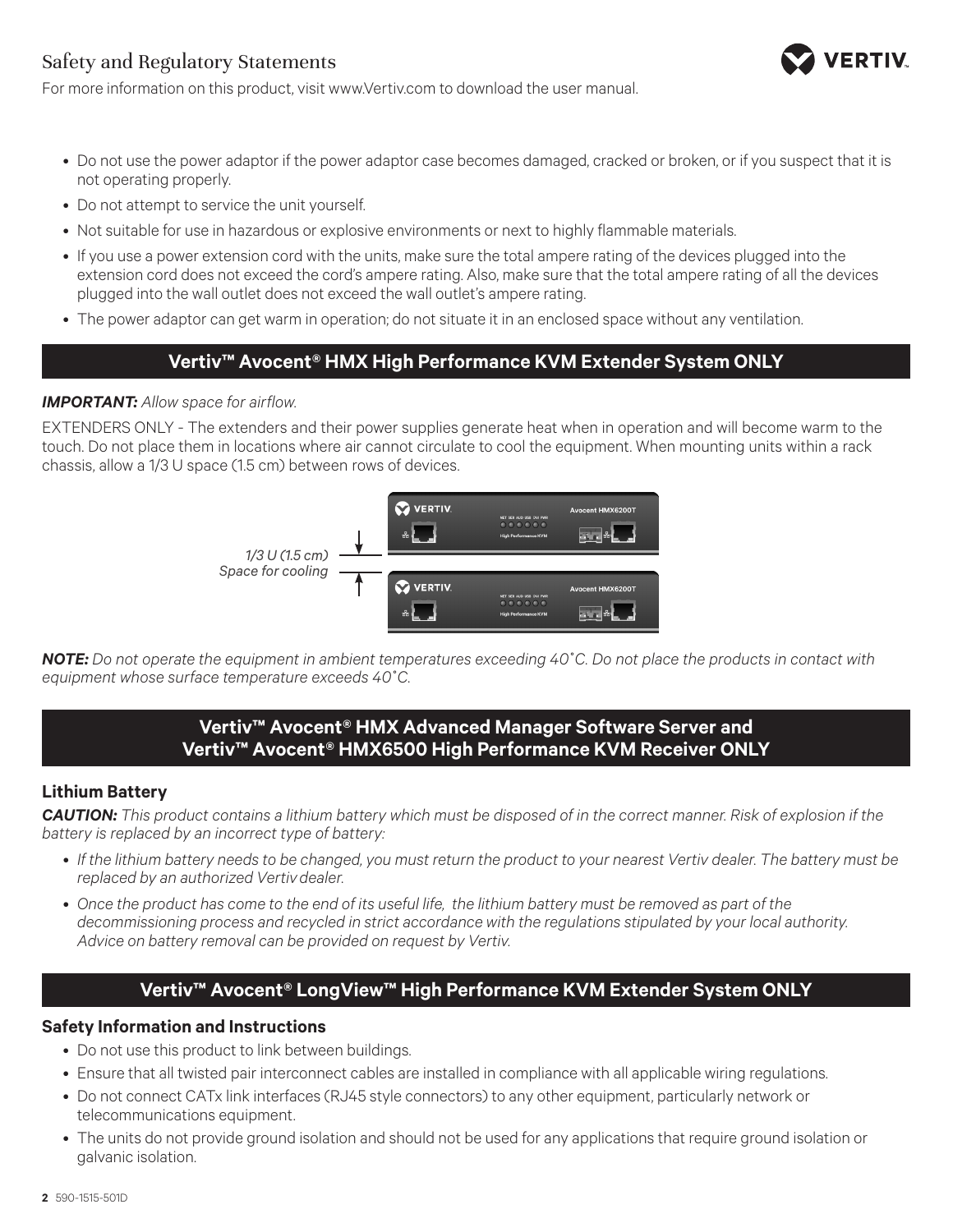## Safety and Regulatory Statements

For more information on this product, visit www.Vertiv.com to download the user manual.

Please visit http://www.Vertiv.com/ComplianceRegulatoryInfo for important safety information. Wichtige sicherheitsrelevante Informationen erhalten Sie unter http://www.Vertiv.com/ComplianceRegulatoryInfo. Veuillez consulter le site http://www.Vertiv.com/ComplianceRegulatoryInfo qui contient des informations importantes concernant la sécurité. Visitare la pagina http://www.Vertiv.com/ComplianceRegulatoryInfo per importanti informazioni sulla sicurezza. Visite http://www.Vertiv.com/ComplianceRegulatoryInfo para obtener información de seguridad importante. Visite http://www.Vertiv.com/ComplianceRegulatoryInfo vai encontrar informações de segurança importantes. 请访问 http://www.Vertiv.com/ComplianceRegulatoryInfo 了解重要的安全信息。 Gå ind på http://www.Vertiv.com/ComplianceRegulatoryInfo for vigtige sikkerhedsoplysninger. Ga naar http://www.Vertiv.com/ComplianceRegulatoryInfo voor belangrijke veiligheidsinformatie. Aby uzyskać ważne informacje dotyczące bezpieczeństwa, odwiedź stronę http://www.Vertiv.com/ComplianceRegulatoryInfo. Посетите страницу http://www.Vertiv.com/ComplianceRegulatoryInfo для получения важной информации о безопасности. Důležité bezpečnostní informace naleznete na stránce http://www.Vertiv.com/ComplianceRegulatoryInfo. A fontos biztonsági információkkal kapcsolatban látogasson el a http://www.Vertiv.com/ComplianceRegulatoryInfo webcímre. Dôležité bezpečnostné informácie nájdete na stránke http://www.Vertiv.com/ComplianceRegulatoryInfo. Tärkeitä turvallisuustietoja: http://www.Vertiv.com/ComplianceRegulatoryInfo. Παρακαλούμε επισκεφτείτε την ιστοσελίδα http://www.Vertiv.com/ComplianceRegulatoryInfo για σημαντικές πληροφορίες ασφαλείας. Apsilankykite svetainėje http://www.Vertiv.com/ComplianceRegulatoryInfo, joje pateikiama svarbi informacija apie saugą. Besök http://www.Vertiv.com/ComplianceRegulatoryInfo för viktig säkerhetsinformation. Моля, посетете http://www.Vertiv.com/ComplianceRegulatoryInfo за важна информация за безопасност.

**ERTIV**